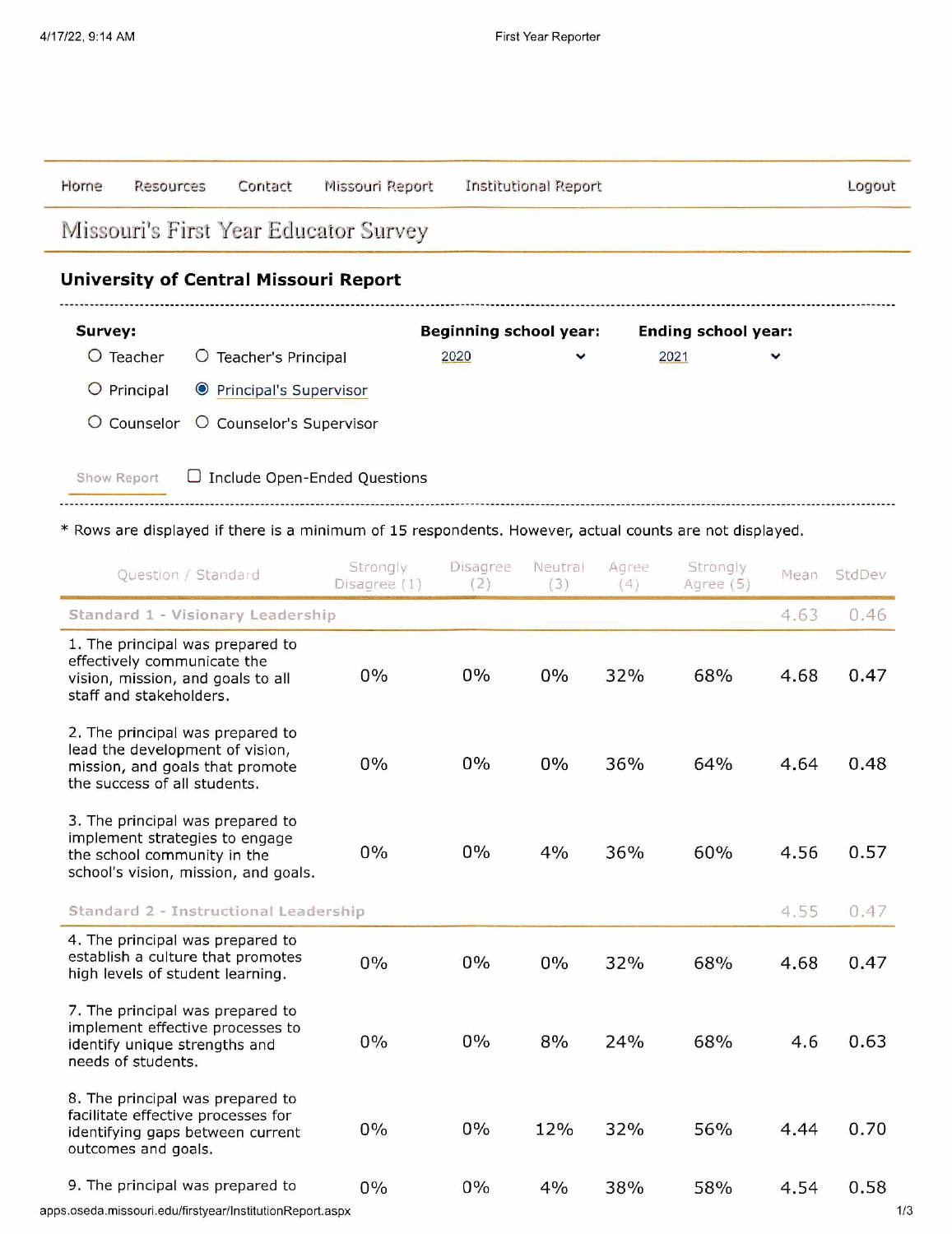| 4/17/22, 9:14 AM |                                                                                                                                          | First Year Reporter |       |       |     |     |      |      |
|------------------|------------------------------------------------------------------------------------------------------------------------------------------|---------------------|-------|-------|-----|-----|------|------|
|                  | use data and research to facilitate<br>learning for all students.                                                                        |                     |       |       |     |     |      |      |
|                  | 10. The principal was prepared to<br>work with personnel to develop<br>professional growth plans for<br>improvement of student learning. | $0\%$               | 0%    | $0\%$ | 50% | 50% | 4.5  | 0.5  |
|                  | 13. The principal was prepared to<br>guide the effective use of<br>resources to support student<br>learning.                             | 0%                  | $0\%$ | 4%    | 30% | 65% | 4.61 | 0.57 |
|                  | Standard 3 - Managerial Leadership                                                                                                       |                     |       |       |     |     | 4.62 | 0.47 |
|                  | 5. The principal was prepared to<br>maintain a safe learning<br>environment for the school<br>community.                                 | 0%                  | $0\%$ | $0\%$ | 24% | 76% | 4.76 | 0.43 |
|                  | 11. The principal was prepared to<br>facilitate effective evaluation<br>processes.                                                       | 0%                  | $0\%$ | 8%    | 33% | 58% | 4.5  | 0.65 |
|                  | Standard 4 - Relational Leadership                                                                                                       |                     |       |       |     |     | 4.60 | 0.40 |
|                  | 6. The principal was prepared to<br>establish a culture that nurtures<br>positive relationships.                                         | 0%                  | $0\%$ | 0%    | 20% | 80% | 4.8  | 0.4  |
|                  | 12. The principal was prepared to<br>offer positive and constructive<br>feedback to personnel.                                           | 0%                  | $0\%$ | 0%    | 33% | 67% | 4.67 | 0.47 |
|                  | 14. The principal was prepared to<br>support positive relationships with<br>families.                                                    | 0%                  | $0\%$ | 4%    | 21% | 75% | 4.71 | 0.54 |
|                  | 15. The principal was prepared to<br>support positive relationships with<br>community members.                                           | 0%                  | $0\%$ | $0\%$ | 21% | 79% | 4.79 | 0.41 |
|                  | 16. The principal was prepared to<br>collaborate with families to<br>enhance the culture of learning.                                    | $0\%$               | $0\%$ | 0%    | 44% | 56% | 4.56 | 0.50 |
|                  | 17. The principal was prepared to<br>build partnerships with community<br>members.                                                       | $0\%$               | $0\%$ | 4%    | 40% | 56% | 4.52 | 0.57 |
|                  | 18. The principal was prepared to<br>identify key stakeholders in the<br>community.                                                      | $0\%$               | $0\%$ | 16%   | 32% | 52% | 4.36 | 0.74 |
|                  | 19. The principal was prepared to<br>facilitate community support<br>networks to impact student<br>learning.                             | $0\%$               | $0\%$ | 16%   | 32% | 52% | 4.36 | 0.74 |
|                  | 20. The principal was prepared to<br>model personal and professional<br>ethical behavior.                                                | $0\%$               | 0%    | $0\%$ | 28% | 72% | 4.72 | 0.45 |
|                  | Standard 5 - Innovative Leadership                                                                                                       |                     |       |       |     |     |      |      |